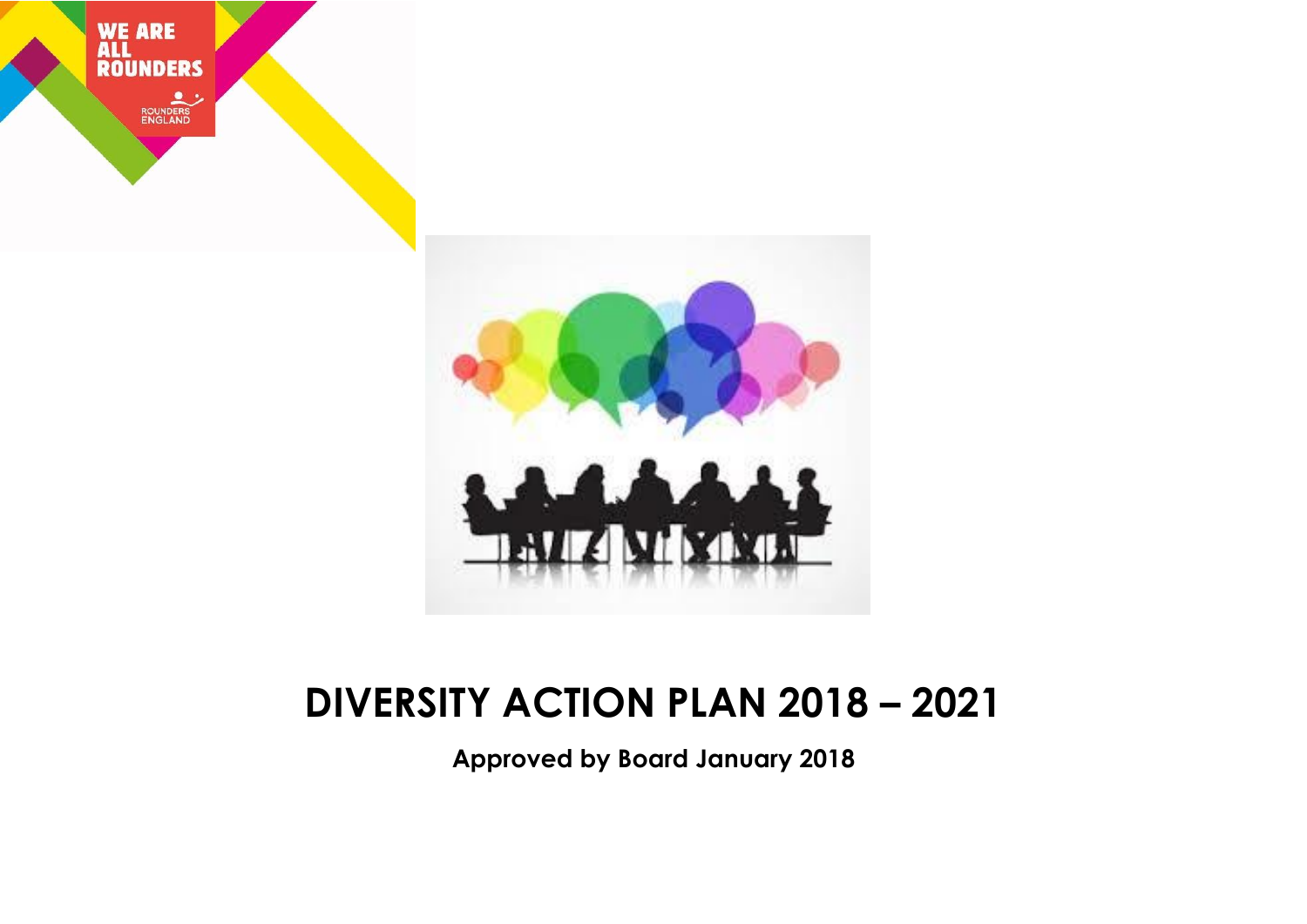### **Rounders England – Our Journey**

Our journey began when the National Rounders Association was formed by a small group of teachers in 1943, with the primary aim of standardising the rules. The Association continued in an entirely volunteer capacity to develop standardised rules, competitions, adult clubs, and to support school Rounders development. In the mid 1970's the first England adult team was selected, and matches were played against Wales. The organisation was entirely volunteer based until 2000, when a small grant was received from Sport England to develop the sport.

Rounders England are proud that over a period of just twelve years, the delivery and expectations of our sport has gone from being perceived as a school activity with the occasional ad hoc and informal team playing for fun in local parks' and an England team that many were unaware of, to a sport with clear and defined playing pathways and ever increasing playing opportunities.

Likewise the number of recorded sustainable play continues to increase year on year with the development of a membership database, which has also enabled better and more effective communications.

As with any developing organisation, growth cannot be achieved overnight and we strongly believe that it is the development of our infrastructure including our governance that has supported the growth in Rounders play and delivery.

#### **OUR VALUES**

Fun Passionate Accountable Straight talking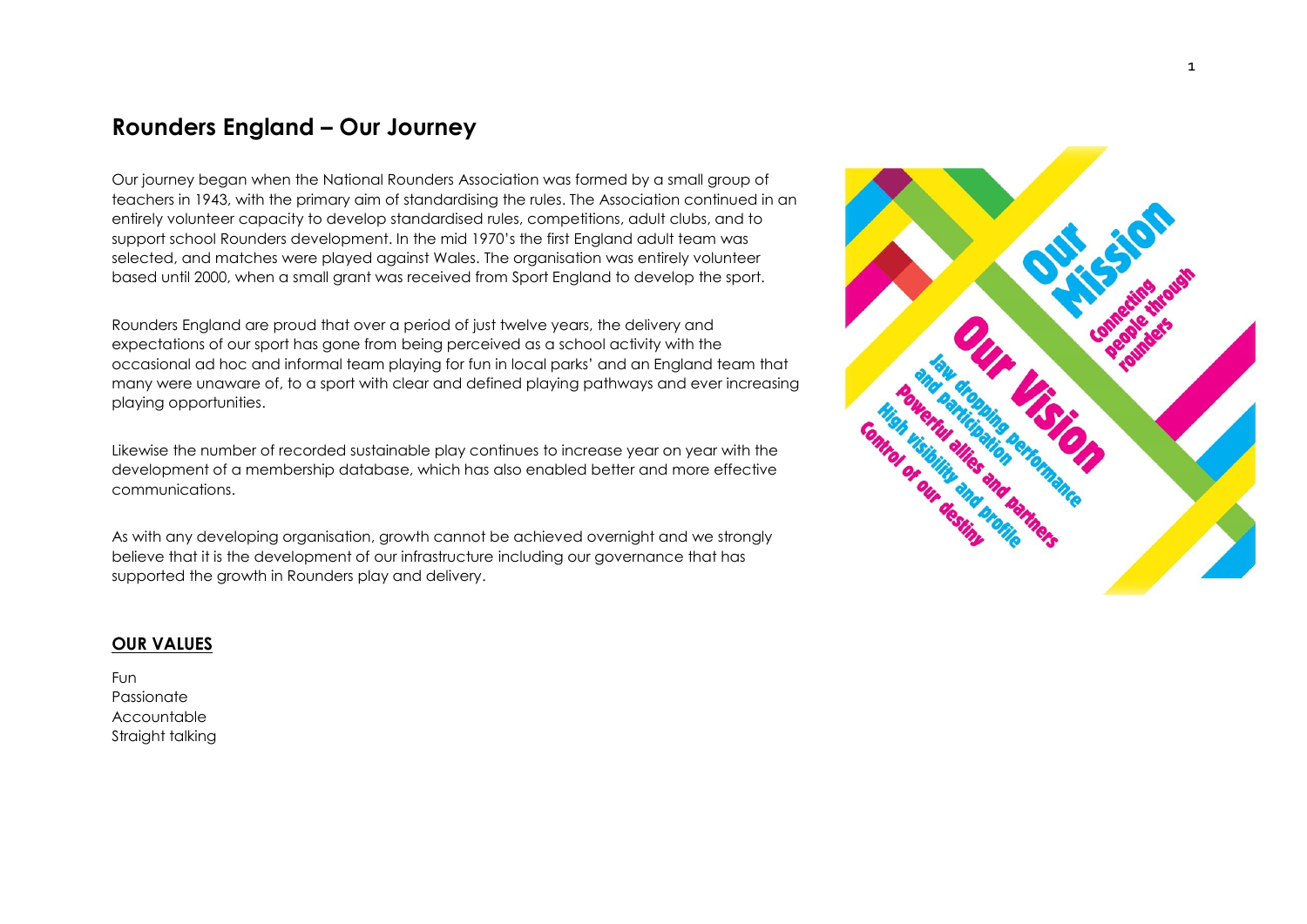## Message from: Ruth Daniels - Chair

**Rounders England is committed to building a culture that respects and embraces diversity and inclusion, believing that these values are critical to creating a sustainable, high performing organisation as well as enabling it to engage with as many players, volunteers and spectators as possible. Numerous reports consistently show that diverse teams perform better and we want diversity and inclusiveness to be integral to how we serve our members and develop our Rounders family. Diversity comes in many forms and only by embracing these differences, through inclusiveness, will Rounders be and remain an inclusive organisation and sport for all. I am proud to be able to say that our recent re-branding exercise and strapline #weareallrounders demonstrates our commitment as an organisation to this as does our full support of this Diversity Action Plan for 2017-2018.**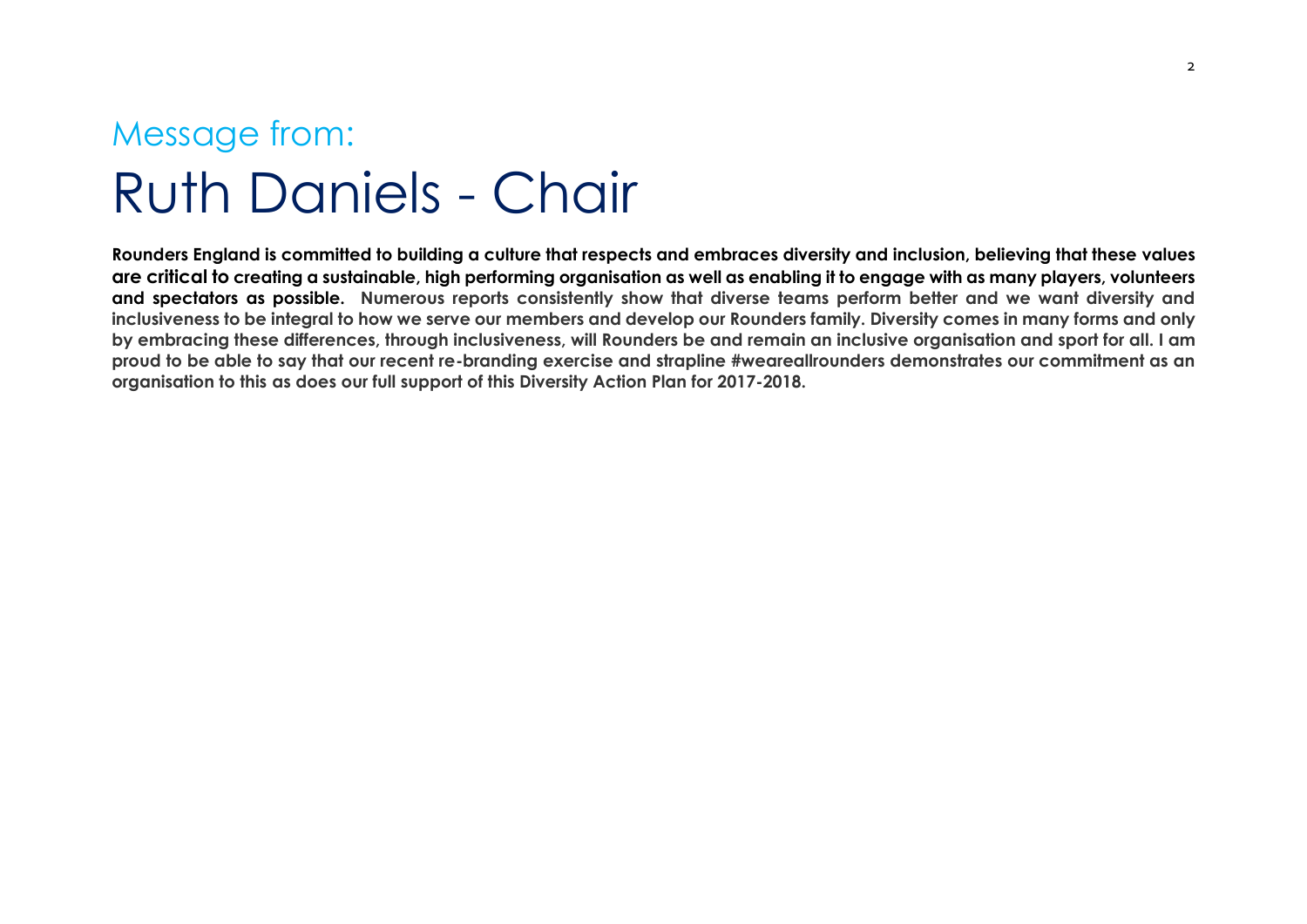| How the organisation will attract an increasingly<br>actions to encourage, a<br>minimum of 30% of eacl<br>greater diversity<br>Demonstrate a strong<br>and public commitment<br>and appropriate actions<br>to be taken to support<br>Each organisation shall<br>identify proportionate<br>decision<br>generally<br>appropriate)<br>and/or maintain<br>The board shall ensure<br>dke all appropriate<br>to progressing towards<br>gender parity and<br>å<br>hat the organisation<br>Adopt a target of, and<br>orepared and publishes<br>approved by<br>update<br>against<br>dbbroved by<br>Il aspects<br>repared<br>Iversity<br>website information<br>progressing towards<br>out its<br>hieving<br>₩,<br>diverse range of candidates<br>un ding an<br>io-e<br>nonstrate a strong<br>public commitment<br>nerally(including but<br>I limited to BAME,<br>ability, LGB&T and<br>website<br>22<br>conomic)<br>$\frac{9}{2}$<br>making]<br>work to<br>gnd<br><b>greater</b><br>progres<br>ot diversity<br>its board<br>pnuup<br>e information<br>y the Board)<br>the Board)<br>publish o<br>Ξ.<br>(as<br>foster<br>diversity<br>entified<br>Objective:<br>We will adopt a target of and take all appropriate<br>actions to encourage a minimum of 30% of each<br>gender onto our Board. We will demonstrate a strong<br>and public commitment to progressing towards<br>achieving gender parity and greater diversity<br>generally on our Board including but not limited to<br>black, Asian, minority ethnic (BAME) diversity and<br>disability.<br><b>Priorities</b><br>Person(s) Responsible<br><b>Completion Date/Action</b><br><b>Actions</b><br>Short Term: 12-24 months<br>1. Conduct a staff audit and a Board audit to<br><b>CEO</b><br>October 2017<br>Assess the gender diversity and ethnicity<br>Completed<br>identify any gaps or shortfalls in diversity.<br>percentage/parity of our operational &<br>2. See Treasurer<br>2. Integrate shortfalls of parity and/ or diversity<br>strategic teams.<br>into our immediate and planned (next 2 years)<br>recruitment pack<br>recruitment criteria - that includes the<br>following: A clear directive within our tender<br>process and PQQ's to our partners/<br>recruitment agencies, expressing our specific<br>demands to achieve diversity (including our | <b>Recruitment</b> |                                                                       |  |  | <b>Code for Sports Governance</b> |  |                                       |
|------------------------------------------------------------------------------------------------------------------------------------------------------------------------------------------------------------------------------------------------------------------------------------------------------------------------------------------------------------------------------------------------------------------------------------------------------------------------------------------------------------------------------------------------------------------------------------------------------------------------------------------------------------------------------------------------------------------------------------------------------------------------------------------------------------------------------------------------------------------------------------------------------------------------------------------------------------------------------------------------------------------------------------------------------------------------------------------------------------------------------------------------------------------------------------------------------------------------------------------------------------------------------------------------------------------------------------------------------------------------------------------------------------------------------------------------------------------------------------------------------------------------------------------------------------------------------------------------------------------------------------------------------------------------------------------------------------------------------------------------------------------------------------------------------------------------------------------------------------------------------------------------------------------------------------------------------------------------------------------------------------------------------------------------------------------------------------------------------------------------------------------------------------------------------------------------------------------------------------------------------------------------------------------------------------------------|--------------------|-----------------------------------------------------------------------|--|--|-----------------------------------|--|---------------------------------------|
|                                                                                                                                                                                                                                                                                                                                                                                                                                                                                                                                                                                                                                                                                                                                                                                                                                                                                                                                                                                                                                                                                                                                                                                                                                                                                                                                                                                                                                                                                                                                                                                                                                                                                                                                                                                                                                                                                                                                                                                                                                                                                                                                                                                                                                                                                                                        |                    |                                                                       |  |  |                                   |  | he organisation<br>board shall ensure |
|                                                                                                                                                                                                                                                                                                                                                                                                                                                                                                                                                                                                                                                                                                                                                                                                                                                                                                                                                                                                                                                                                                                                                                                                                                                                                                                                                                                                                                                                                                                                                                                                                                                                                                                                                                                                                                                                                                                                                                                                                                                                                                                                                                                                                                                                                                                        |                    |                                                                       |  |  |                                   |  |                                       |
|                                                                                                                                                                                                                                                                                                                                                                                                                                                                                                                                                                                                                                                                                                                                                                                                                                                                                                                                                                                                                                                                                                                                                                                                                                                                                                                                                                                                                                                                                                                                                                                                                                                                                                                                                                                                                                                                                                                                                                                                                                                                                                                                                                                                                                                                                                                        |                    |                                                                       |  |  |                                   |  |                                       |
|                                                                                                                                                                                                                                                                                                                                                                                                                                                                                                                                                                                                                                                                                                                                                                                                                                                                                                                                                                                                                                                                                                                                                                                                                                                                                                                                                                                                                                                                                                                                                                                                                                                                                                                                                                                                                                                                                                                                                                                                                                                                                                                                                                                                                                                                                                                        |                    |                                                                       |  |  |                                   |  |                                       |
|                                                                                                                                                                                                                                                                                                                                                                                                                                                                                                                                                                                                                                                                                                                                                                                                                                                                                                                                                                                                                                                                                                                                                                                                                                                                                                                                                                                                                                                                                                                                                                                                                                                                                                                                                                                                                                                                                                                                                                                                                                                                                                                                                                                                                                                                                                                        |                    |                                                                       |  |  |                                   |  |                                       |
| accomplishment.<br>ii) Ensure all non-agency recruitment<br>ii) See Treasurer<br>recruitment pack                                                                                                                                                                                                                                                                                                                                                                                                                                                                                                                                                                                                                                                                                                                                                                                                                                                                                                                                                                                                                                                                                                                                                                                                                                                                                                                                                                                                                                                                                                                                                                                                                                                                                                                                                                                                                                                                                                                                                                                                                                                                                                                                                                                                                      |                    | targets) and the timeframe for<br>advertising/campaigns incorporate a |  |  |                                   |  |                                       |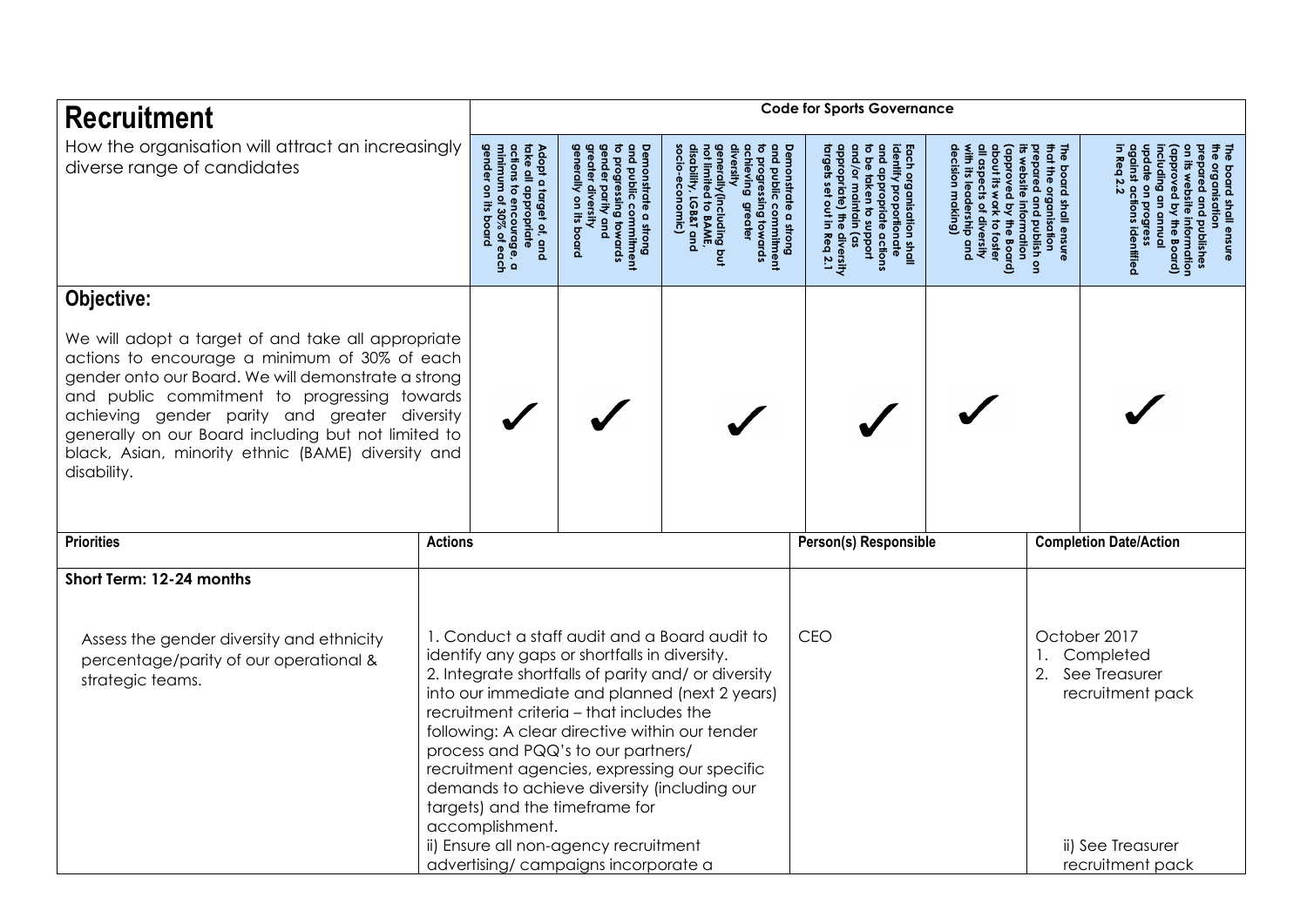|                                                                                                                                                                                         | diversity-focused statement of intent outlining<br>our aims.<br>iii) Our bi-monthly monthly team workshops to<br>include a CEO addressed diversity and<br>inclusion update communicating progress to<br>date within our organisation and the wider<br>community.<br>iv) Quarterly Board Meetings will include an<br>Equality/Diversity/Inclusion update on our<br>strategic and operational position to date. |            | iii) on agenda<br>iv) on agenda                                                                                                       |
|-----------------------------------------------------------------------------------------------------------------------------------------------------------------------------------------|---------------------------------------------------------------------------------------------------------------------------------------------------------------------------------------------------------------------------------------------------------------------------------------------------------------------------------------------------------------------------------------------------------------|------------|---------------------------------------------------------------------------------------------------------------------------------------|
| Medium Term 24-36 months                                                                                                                                                                |                                                                                                                                                                                                                                                                                                                                                                                                               |            |                                                                                                                                       |
| Evaluate the alignment, inclusion and<br>success of diversity targets against our<br>current recruitment advertising and<br>selection processes and our Equality &<br>Diversity Policy. | Review our existing Equality & Diversity<br>Policy to ensure:<br>1. It supports the delivery of our<br>2017-2018 diversity aims.<br>2. It is compliant with existing<br>legislation.<br>3. It is integrated into our<br>recruitment practices and<br>processes.                                                                                                                                               | <b>SMT</b> | April 2018<br>Equality Policy reviewed<br>and approved by Board<br>January 2018.<br>Templates to be reviewed<br>before November 2018. |
|                                                                                                                                                                                         | We will monitor our performance<br>annually to ensure we are achieving our<br>targets and progressing our<br>understanding within the organisation.                                                                                                                                                                                                                                                           |            | Process in place                                                                                                                      |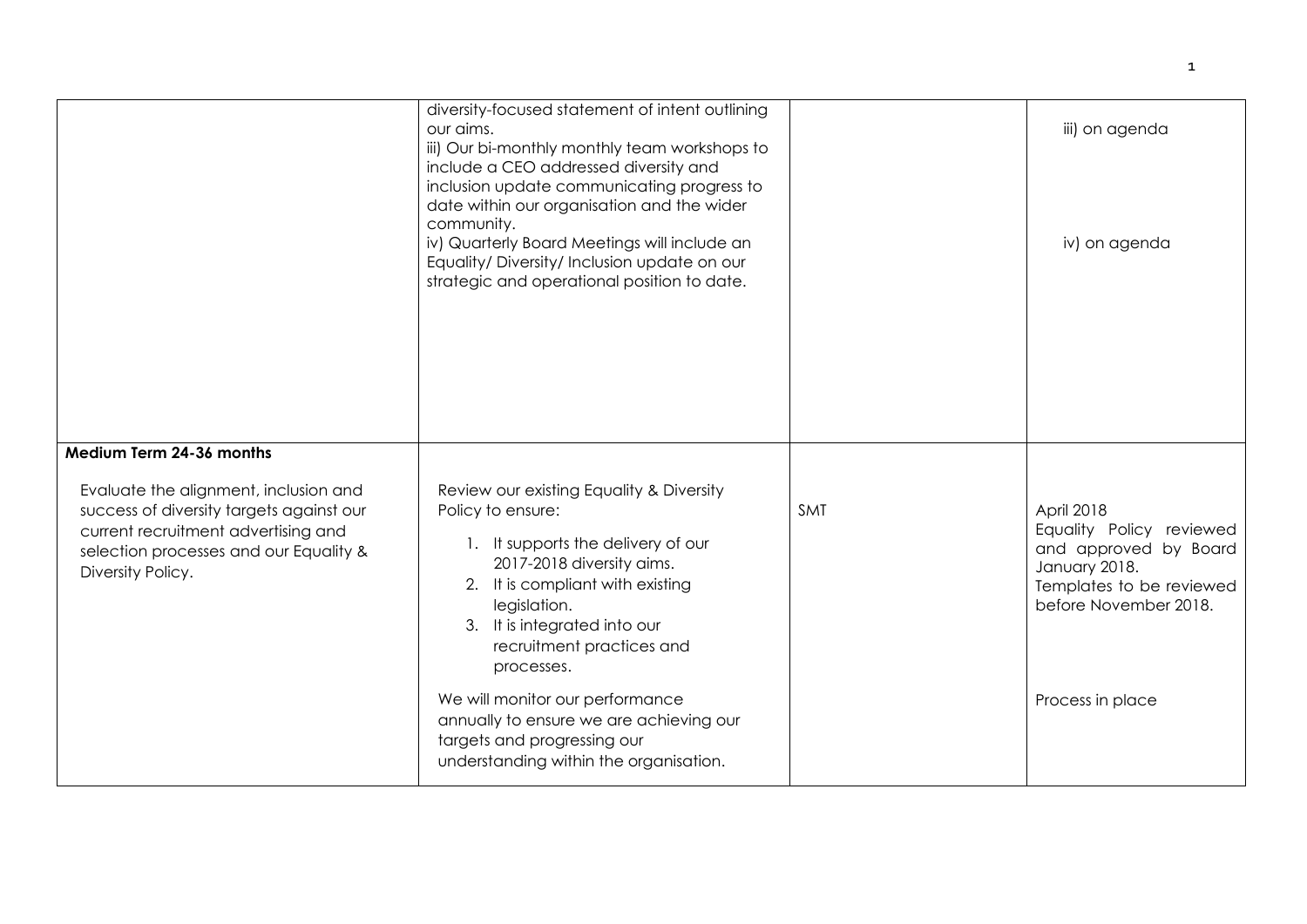| Long Term: 3-5 years                                                                                                               | Apply a "Diversity by Design" approach to<br>recruitment across the organisation, in                                                                                                                                                                                                                 |               |                              |
|------------------------------------------------------------------------------------------------------------------------------------|------------------------------------------------------------------------------------------------------------------------------------------------------------------------------------------------------------------------------------------------------------------------------------------------------|---------------|------------------------------|
| Embed, promote and publicise good<br>diversity and inclusion into our<br>recruitment activities and decision-<br>making processes. | other words implant diversity as a<br>forethought not a post script.<br>1/ Review our business strategy to ensure<br>we have embedded D&E fully into our<br>culture and operational psyche. Ensure<br>delivery of improved Core Values to the<br>workforce are supported by D&E focused<br>training. | SMT/CEO/Board | December 2018- April<br>2019 |
|                                                                                                                                    | 2/ Review our existing recruitment<br>practices and processes. Identify D&E<br>shortfalls. Design new steps to integrate<br>improved D&E based on our updated<br>strategic objectives. Implement &<br>publicise. Set demanding targets in excess<br>of legislative requirements.                     |               |                              |
|                                                                                                                                    |                                                                                                                                                                                                                                                                                                      |               |                              |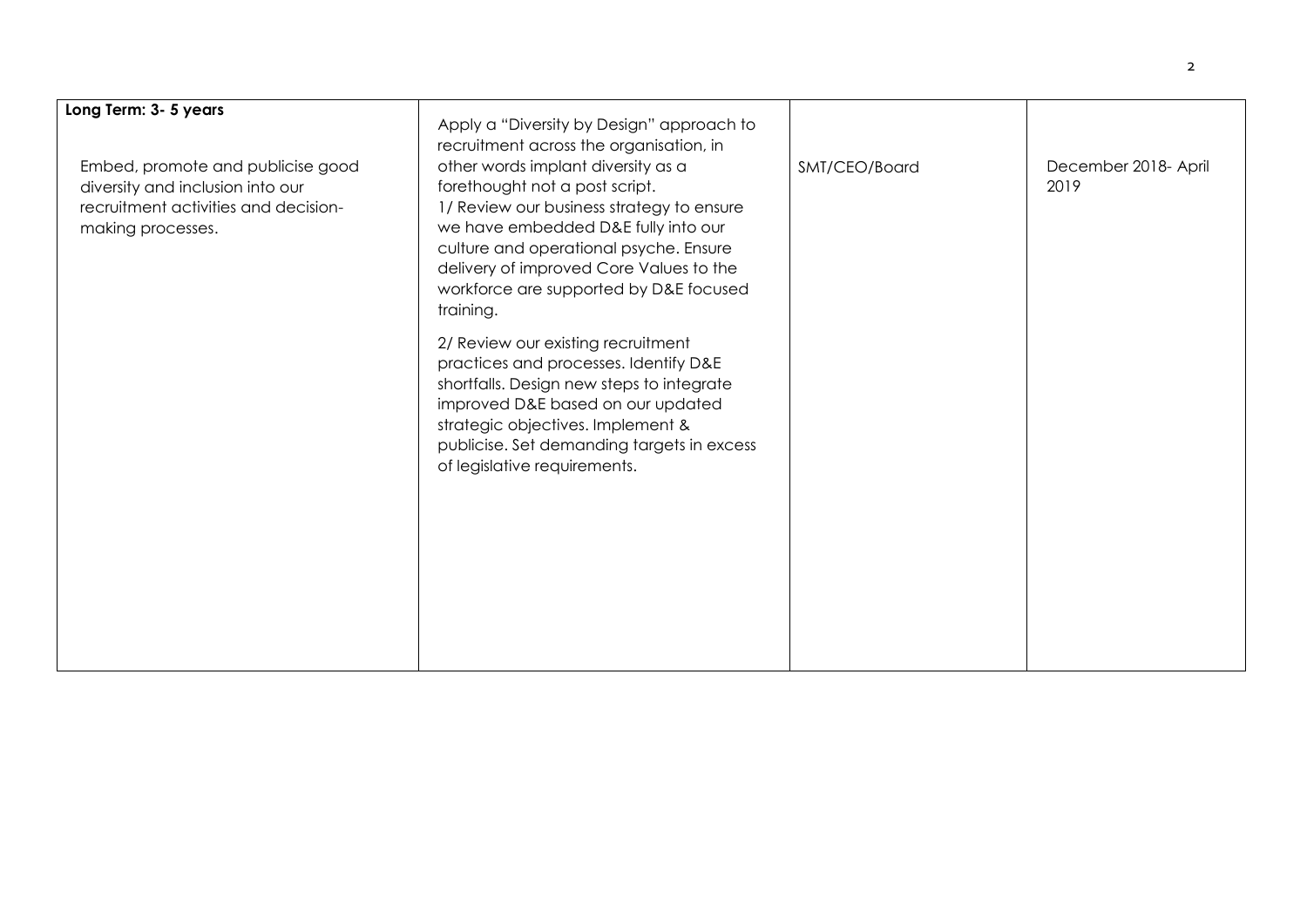| <b>Engagement</b>                                                                                                                                                                                                                                                                                                                                                                                                                                                                                                 |                                                                |                                     |                         | <b>Code for Sports Governance</b> |                               |
|-------------------------------------------------------------------------------------------------------------------------------------------------------------------------------------------------------------------------------------------------------------------------------------------------------------------------------------------------------------------------------------------------------------------------------------------------------------------------------------------------------------------|----------------------------------------------------------------|-------------------------------------|-------------------------|-----------------------------------|-------------------------------|
| Ensuring that your organisation's commitment to<br>diversity is communicated through internal<br>practices and externally                                                                                                                                                                                                                                                                                                                                                                                         | actions<br>Inimu<br>ender<br>priate<br>ourage<br>$\frac{8}{2}$ | mmitment<br>towards<br><b>Buous</b> | <b>Buous</b><br>nmitmen | sation sha                        | <b>ihall</b><br>ensure        |
| Objective:<br>We will strive to maintain a diversity-focused, inclusive<br>approach in all our organisation's communication<br>channels, operational processes and policies that<br>govern the application and delivery of our services<br>across the country. This will apply to (though not<br>exclusive to) our oral and written communication<br>lines, sports forums, social media outlets and strategic<br>partners in addition to our participation base, ad hoc<br>customers and our volunteer workforce. |                                                                |                                     |                         |                                   |                               |
| <b>Priorities</b>                                                                                                                                                                                                                                                                                                                                                                                                                                                                                                 | <b>Actions</b>                                                 |                                     |                         | Person(s) Responsible             | <b>Completion Date/Action</b> |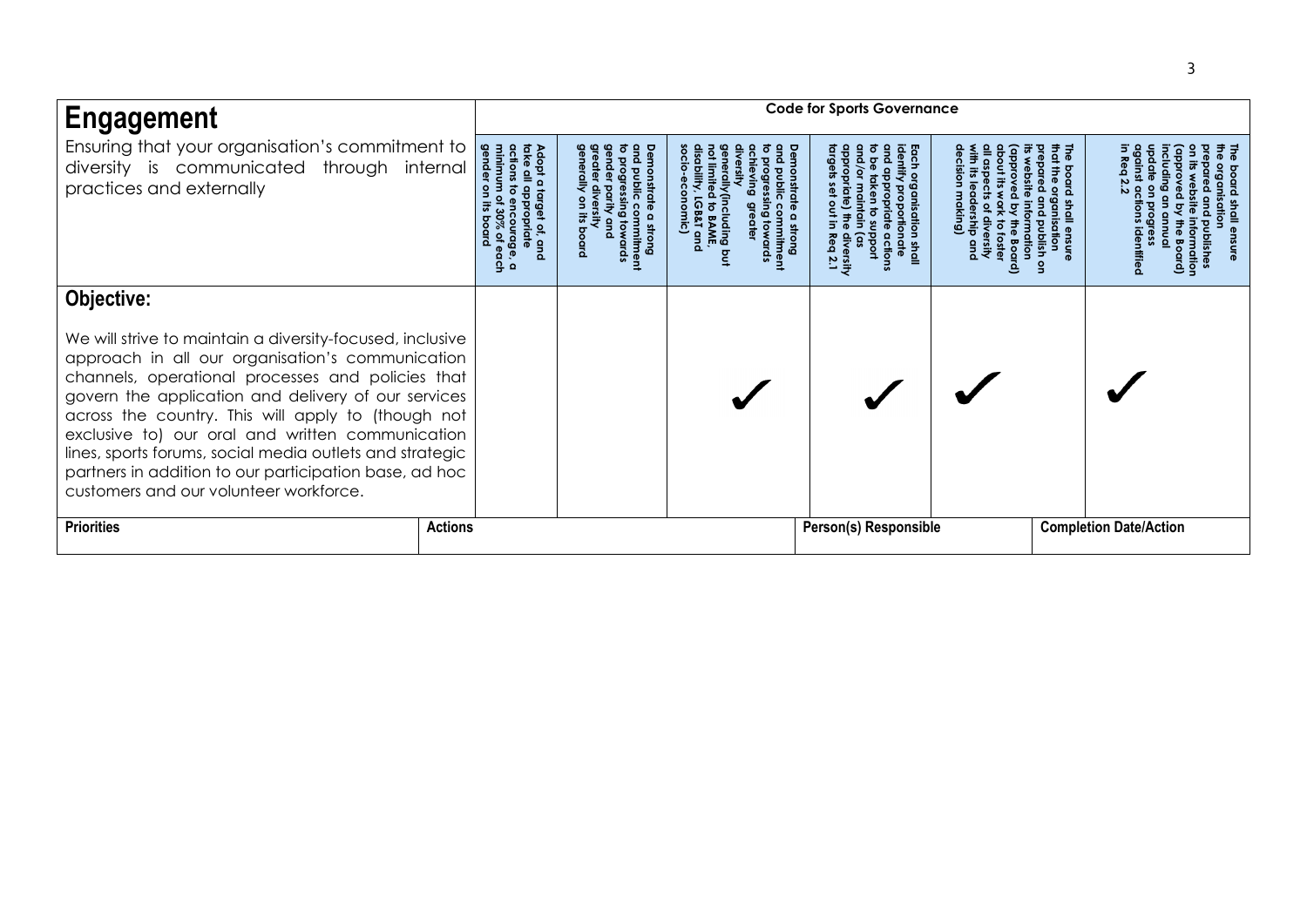| Short Term: 12-24 months               |                                              |    |                     |
|----------------------------------------|----------------------------------------------|----|---------------------|
|                                        | Deliver a sustained campaign of "rounders in |    |                     |
| Commit to a campaign of inclusion-led, | diversity" promotions via:                   | MH | Apr-July 2018       |
| diversity-focused marketing of our fan | 1. Social media & website- These promotions  |    |                     |
| base, participants and customers aimed | will incorporate diversity and inclusion-    |    | 1. Jordan Russell   |
| at expanding the background and        | based editorials and 'real events' to        |    | England team        |
| cultural base of our supporters.       | evidence our pro-active and long term        |    | intro done first    |
|                                        | commitment to a diversity agenda.            |    |                     |
|                                        |                                              |    | #WAAR imagery       |
|                                        | 2. Education establishments- Incorporate a   |    |                     |
|                                        | diversity and inclusion section within our   |    | #Winter2018         |
|                                        | school's events programmes- relevant to      |    | montage             |
|                                        | both pupils and teaching staff. The core     |    |                     |
|                                        | message is to consistently encourage         |    | 2. In progress      |
|                                        | support (within the context of sporting      |    |                     |
|                                        | competition) for equality, diversity and     |    |                     |
|                                        | inclusion across all spheres of school life  |    |                     |
|                                        | expressing the benefits of E&D to all.       |    |                     |
|                                        |                                              |    | 3. May 2018:        |
|                                        | 3. Incorporate our diversity values into     |    | Encouragement       |
|                                        | the current development of our Rounders      |    | & guidance has      |
|                                        | England Toolkit for member teams and         |    | been given to       |
|                                        | leagues. This will help, advise and support  |    | teams & leagues     |
|                                        | administrators through the process of        |    | through the         |
|                                        | adopting and embedding diversity an          |    | Toolkit to ensure   |
|                                        | inclusion into their organisation.           |    | their diversity     |
|                                        |                                              |    | reflects that of    |
|                                        | 4. Targeting BAME, disability and            |    | the local           |
|                                        | social minority focused media & lifestyle    |    | community.          |
|                                        | outlets sharing our diversity-focused press  |    | See Role            |
|                                        | releases and community-based good            |    | descriptions &      |
|                                        | news stories. In addition inviting guest     |    | Constitution        |
|                                        | representatives to contribute to our own     |    | Template.           |
|                                        | RoundUp publications that are distributed    |    |                     |
|                                        | to all Rounders England members,             |    | 4. Not yet started. |
|                                        | employees, Directors and partners.           |    | Support needed      |
|                                        |                                              |    |                     |
|                                        |                                              |    |                     |
|                                        |                                              |    |                     |

4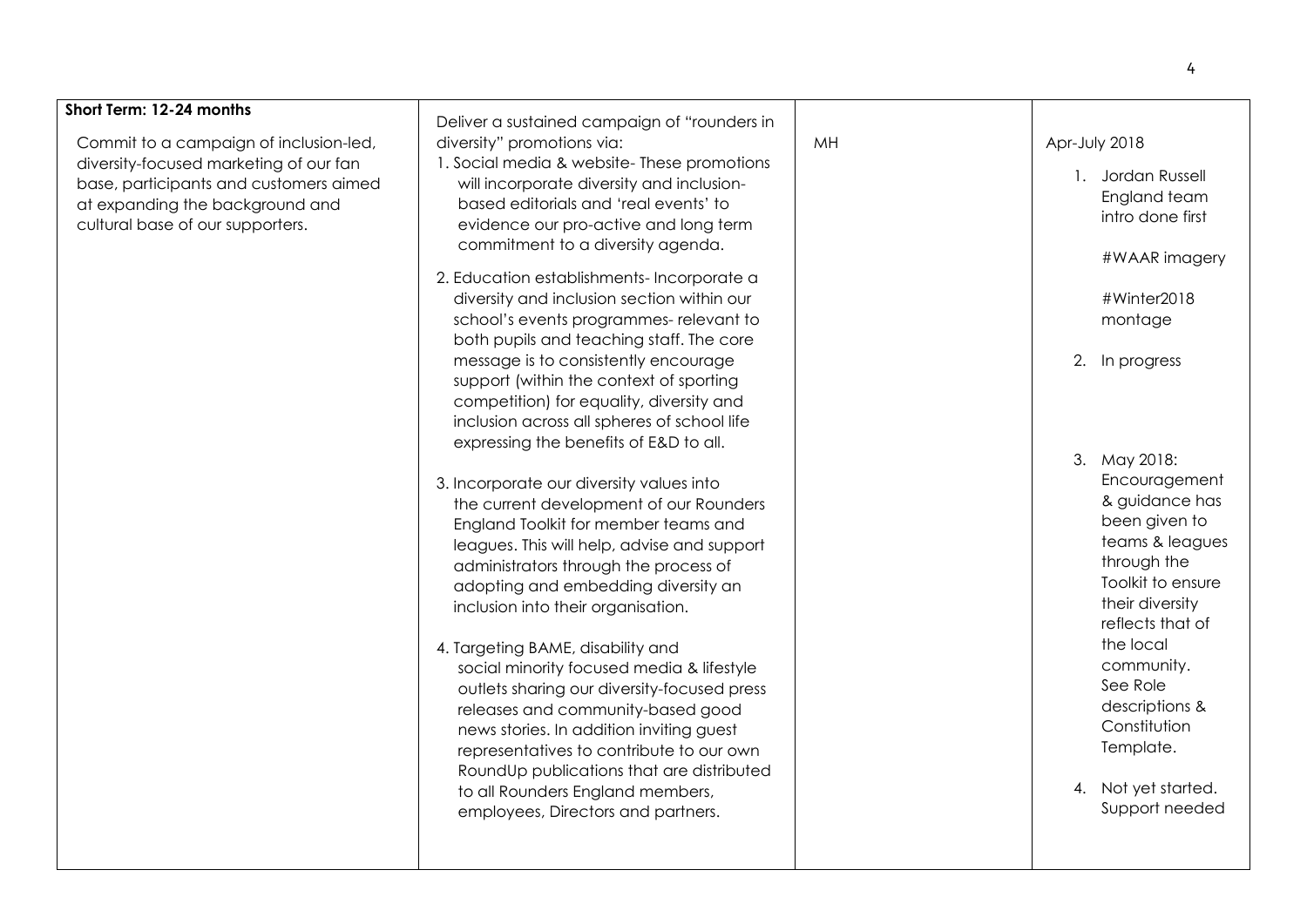| 5. Review and update where appropriate<br>our current libraries of computer-based<br>and paper-based visual imagery to ensure<br>we have a true representation of diversity<br>and inclusion.<br>Ensure we consider diversity during the<br>acquisition and selection of imagery prior<br>to publication. |           | 5. In progress. 2018<br>shoot has been<br>arranged                                                                                            |
|-----------------------------------------------------------------------------------------------------------------------------------------------------------------------------------------------------------------------------------------------------------------------------------------------------------|-----------|-----------------------------------------------------------------------------------------------------------------------------------------------|
| 6. Nominate a Diversity Champion at Board<br>level who will engage, encourage and<br>promote our diversity and inclusion aims in<br>an ambassador capacity and deliver our<br>message nationally through networking<br>and marketed campaigns.                                                            | Chair/CEO | Jan 2018<br>Georgina Crossman<br>appointed<br>Sept 2018<br>Natalie Ward<br>installed as Diversity<br>Champion replacing<br>Georgina Crossman. |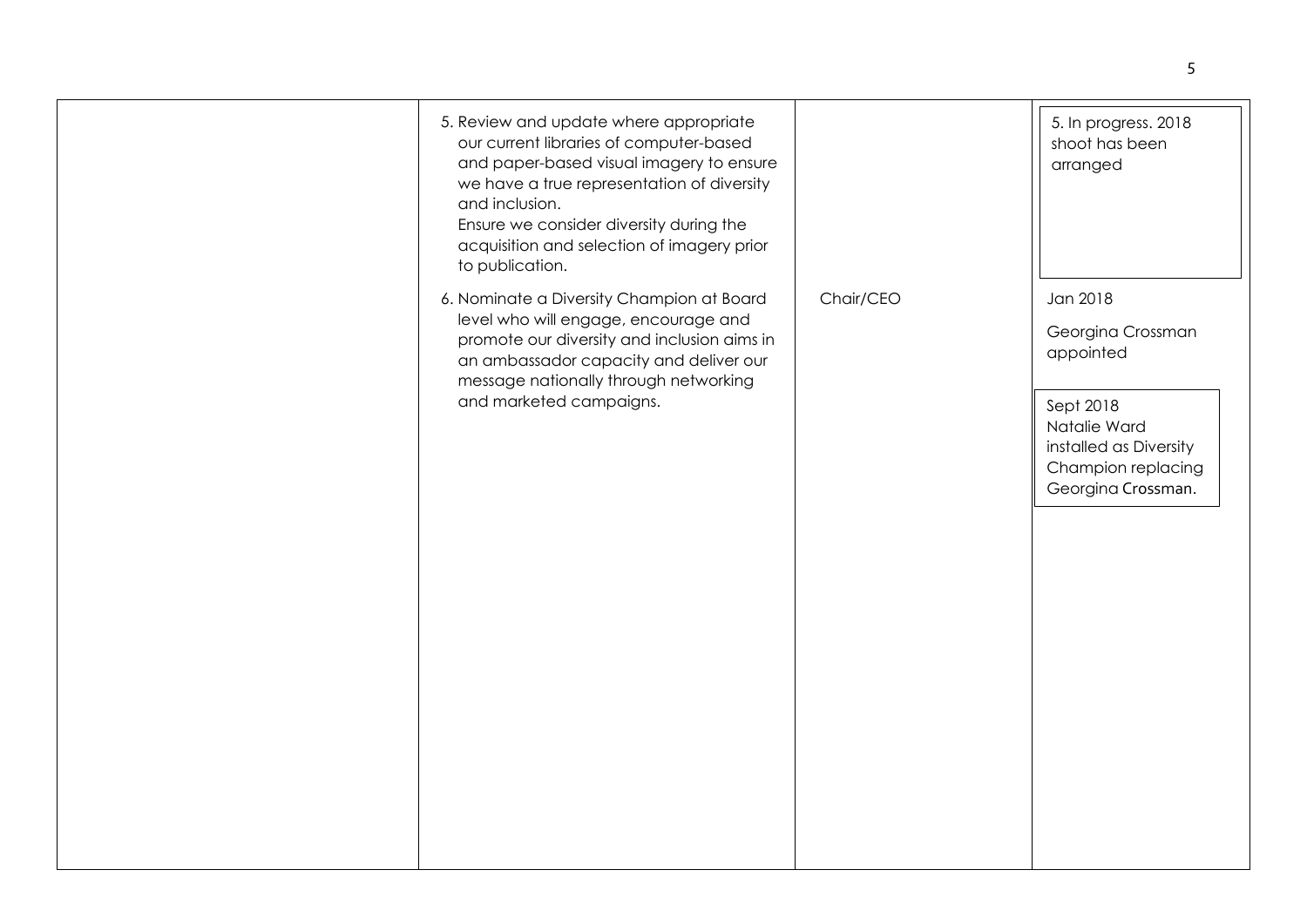| <b>Medium Term: 24-36 months</b>                                                                                                                                                                                                  |                                                                                                                                                                                                                                                                                                                                                                                                                                                 |            |              |
|-----------------------------------------------------------------------------------------------------------------------------------------------------------------------------------------------------------------------------------|-------------------------------------------------------------------------------------------------------------------------------------------------------------------------------------------------------------------------------------------------------------------------------------------------------------------------------------------------------------------------------------------------------------------------------------------------|------------|--------------|
| Incorporate inclusion in our face to face<br>engagement with volunteers, partners<br>and third party relationships to develop<br>an understanding, acceptance and<br>appreciation of the advantages of a<br>diverse organisation. | Develop a set of 1-2-3 steps to be applied<br>that ensures all individuals respect and feel:<br>1. Included<br>2. Welcome<br>3. Valued<br>Incorporate the commitment promise from<br>our Chair within the steps to emphasise the<br>magnitude of our dedication to embracing<br>inclusion.<br>Underpin this message with a pledge that all<br>staff will act as ambassadors in their<br>engagement dealings with partners and<br>third parties. | <b>SMT</b> | Oct 2019     |
| Long Term: 3-5 years                                                                                                                                                                                                              |                                                                                                                                                                                                                                                                                                                                                                                                                                                 |            |              |
| Develop an understanding of equality &<br>diversity that is culturally responsive, and<br>respectful of differentiation.                                                                                                          | Deliver an inter-active Diversity training tool<br>for use by employees, volunteers and<br>partners that encompasses:<br>1. Self-reflection & perception challenges<br>2. Opportunity to exchange cross-cultural<br>values and opinions.                                                                                                                                                                                                        | <b>CSM</b> | October 2020 |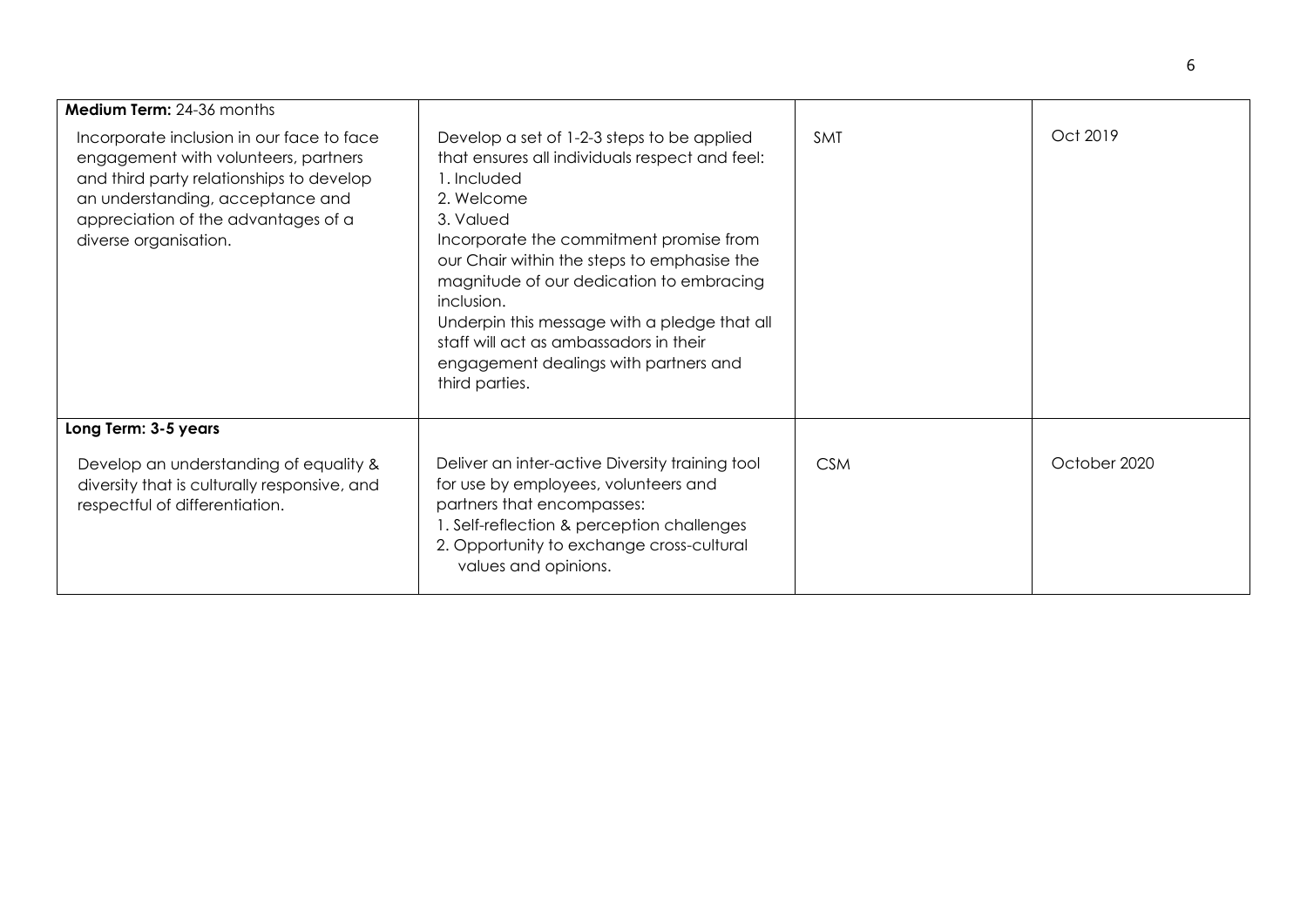| <b>Progressing talent from Within</b>                                                                                                                                                                                                                                                |                | <b>Code for Sports Governance</b> |                       |                       |  |                               |
|--------------------------------------------------------------------------------------------------------------------------------------------------------------------------------------------------------------------------------------------------------------------------------------|----------------|-----------------------------------|-----------------------|-----------------------|--|-------------------------------|
| A focus on developing a strong internal pipeline of<br>diverse talent to populate decision making and<br>other structures.                                                                                                                                                           |                | nmimn<br>Strong                   | <b>Strong</b><br>imim | F<br><b>Ishal</b>     |  |                               |
| Objective:                                                                                                                                                                                                                                                                           |                |                                   |                       |                       |  |                               |
| Adopting management practices that embrace, support<br>and promote aspirational levels of diversity and inclusion<br>within our organisation (beyond legislative demands)<br>through the development of a diversity-focused<br>succession plan and learning & development framework. |                |                                   |                       |                       |  |                               |
| <b>Priorities</b>                                                                                                                                                                                                                                                                    | <b>Actions</b> |                                   |                       | Person(s) Responsible |  | <b>Completion Date/Action</b> |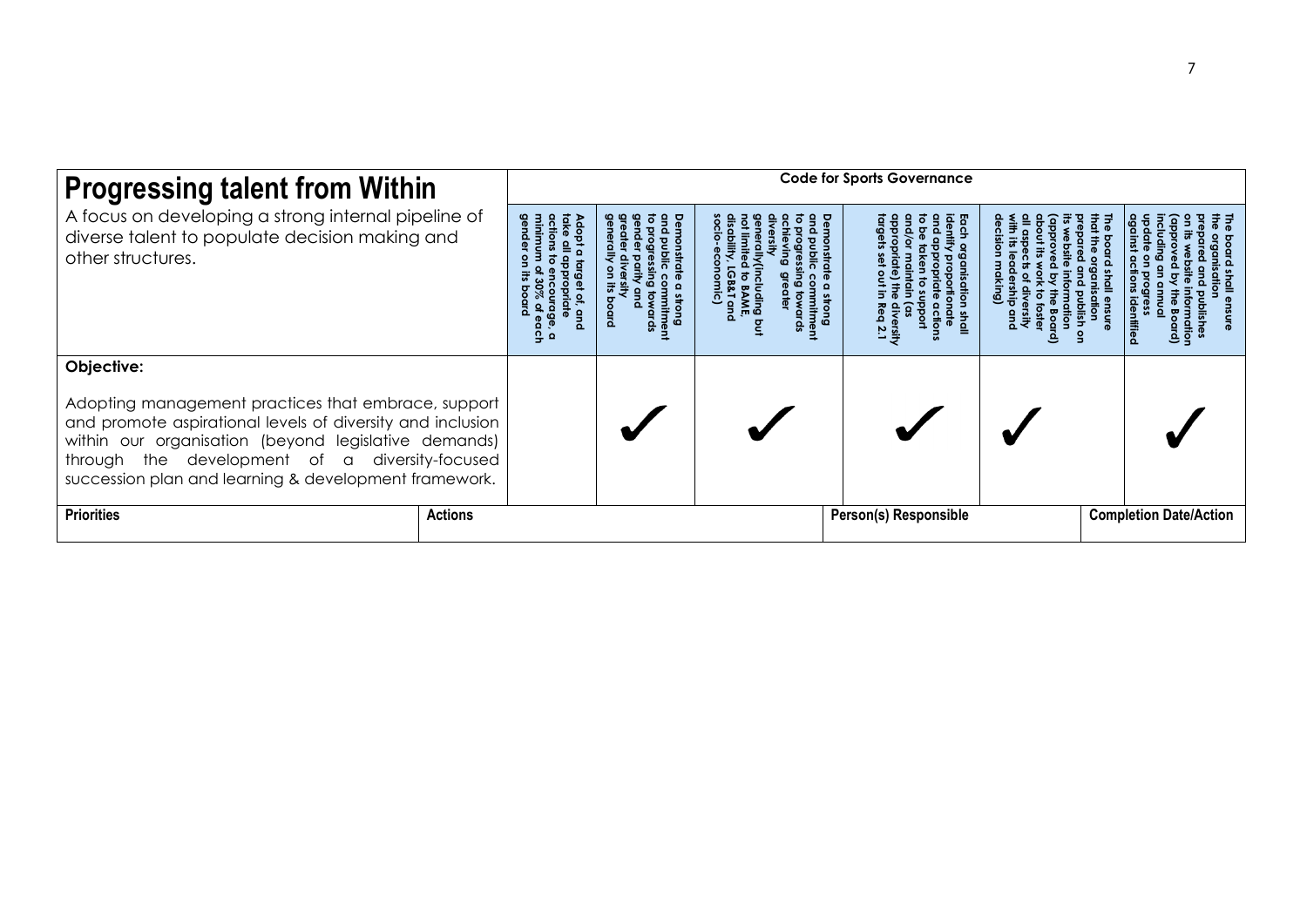| <b>Short Term: 12-24 months</b>                                                                                                                                       |                                                                                                                                                                                                                                                                                                                                                                                                                                                                                                                                                                                                                                                                                                                                                                                                                                                                                                                                                                     |            |               |
|-----------------------------------------------------------------------------------------------------------------------------------------------------------------------|---------------------------------------------------------------------------------------------------------------------------------------------------------------------------------------------------------------------------------------------------------------------------------------------------------------------------------------------------------------------------------------------------------------------------------------------------------------------------------------------------------------------------------------------------------------------------------------------------------------------------------------------------------------------------------------------------------------------------------------------------------------------------------------------------------------------------------------------------------------------------------------------------------------------------------------------------------------------|------------|---------------|
| Identify a set of rules that capture the<br>essence of inclusion and diversity within<br>our internal recruitment process in order to<br>support our diversity goals. | Develop a set of Diversity Recruitment Principles<br>that sets out the acceptable minimum<br>requirements applicable to the recruitment<br>process for applicants and recruiters.<br>The Principles will be supported by strict criteria<br>demonstrating our internal commitment-<br>ensuring we apply diversity and inclusion to our<br>panel selection and interview processes:<br>e.g. Gender-balanced panels; at least one<br>panel member to be unconscious-bias trained;<br>consideration of introducing qualified partner<br>representatives from under-represented sectors<br>of society onto our recruitment panel to<br>influence diversity and inclusion ratios, as well<br>as our understanding and learning; inclusion-<br>focused psychometric testing for panellists and<br>applicants; consideration given to location and<br>facilities for disabled candidates, prayer,<br>accompanying infants, dietary needs, reading<br>or writing needs etc. | <b>CSM</b> | November 2018 |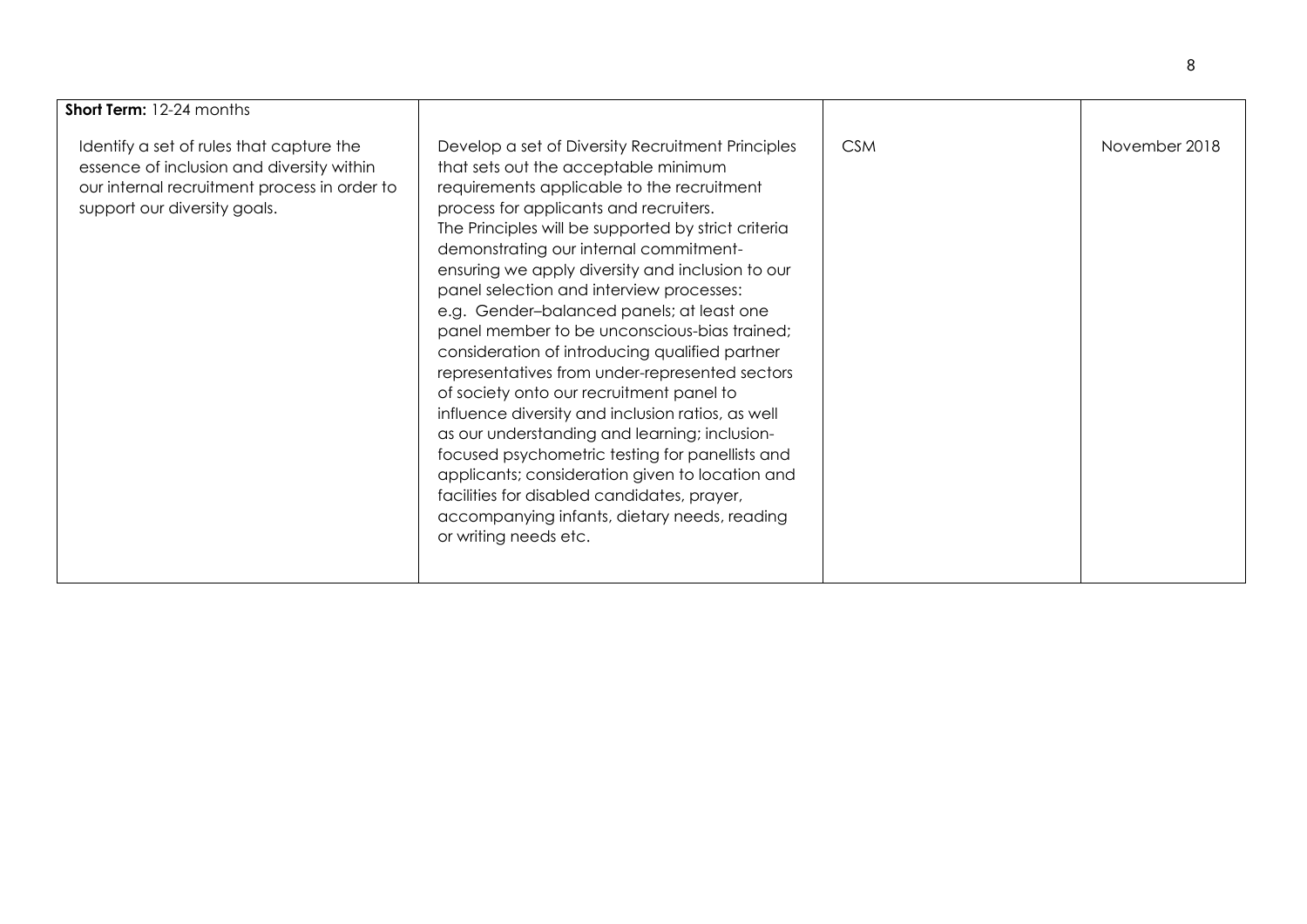| Medium Term: 24-36 months                                                                                                                             |                                                                                                                                                                                                                                                                                                                                                                                                                                                                 |     |            |
|-------------------------------------------------------------------------------------------------------------------------------------------------------|-----------------------------------------------------------------------------------------------------------------------------------------------------------------------------------------------------------------------------------------------------------------------------------------------------------------------------------------------------------------------------------------------------------------------------------------------------------------|-----|------------|
| Ensure our succession planning is sourced<br>from a balanced talent pool of internal<br>and external candidates from all<br>backgrounds and cultures. | Develop a set of succession plan smart targets<br>that support:<br>1. Parity of internal/external candidates<br>through insight and research of existing<br>successful commercially-diverse cultures (not<br>primarily exclusive to sport) with a specific<br>focus on what diversity success looks like.                                                                                                                                                       | SMT | April 2019 |
|                                                                                                                                                       | 2. Cross-cultural advertising: Targeted<br>recruitment encompassing recruitment<br>journals with significant BAME, disability and<br>social minority readerships.<br>Consideration should be given to local<br>venues e.g. community centres, on-line<br>forums and religious centres.<br>In addition and to ensure we capture all<br>sectors of under-representation we will<br>incorporate the list of recruitment avenues<br>prescribed by Inclusive Boards. |     |            |
|                                                                                                                                                       | 3. Encourage key diversity & inclusion through<br>our various corporate messaging route ways<br>including and promoting where applicable<br>our support of: unconscious bias; imagery,<br>corporate wording and language on our<br>website; company policies and process<br>guidance documents; office aesthetics;<br>dress codes; consideration for religious<br>prayer and fasting; wheelchair access;<br>partially sighted, deaf etc.                        |     |            |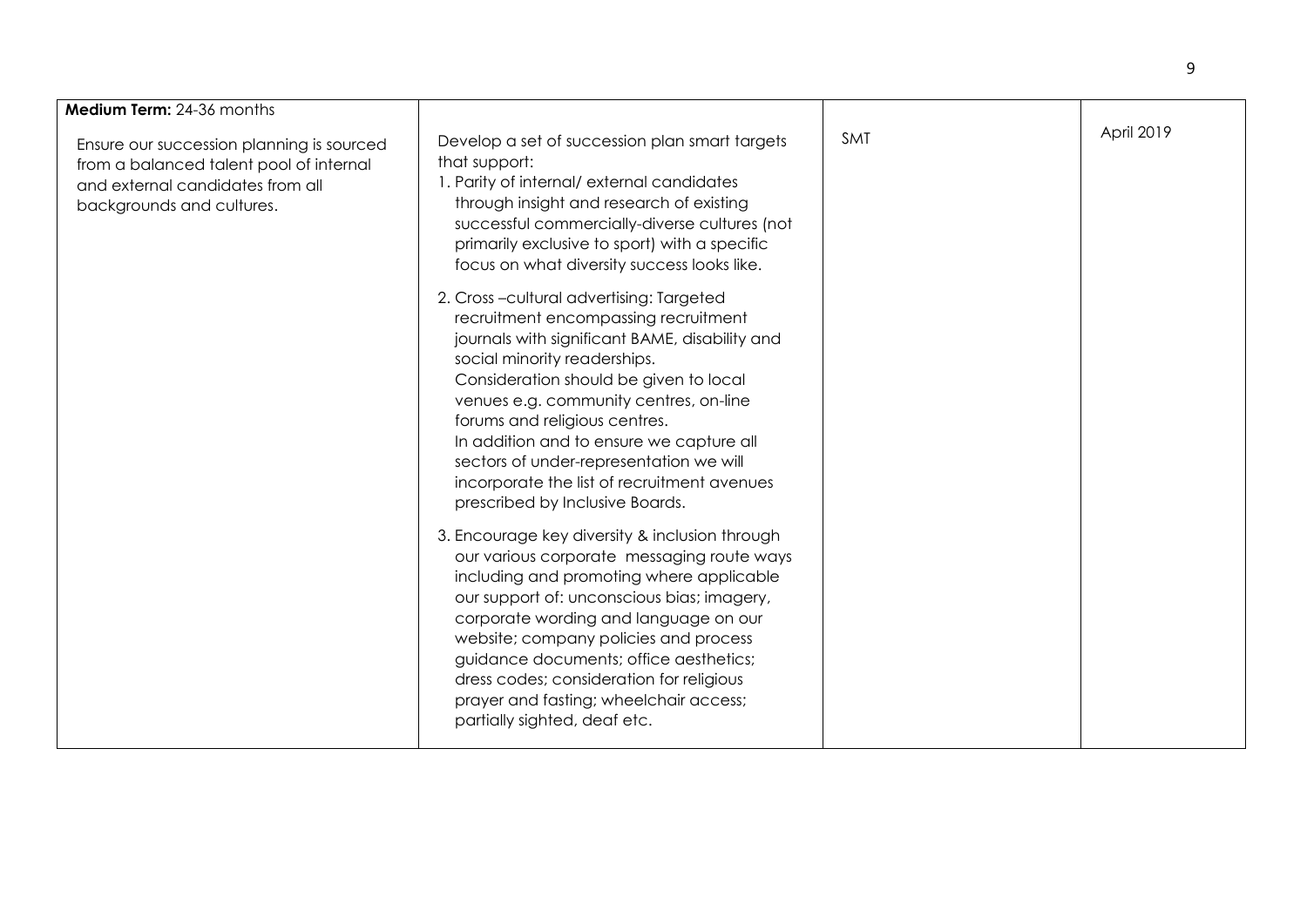| Long Term: $3 - 5$ years                                                                                                                                                                                                                                                                |                                                                                                                                                                                                                                                                                                                                                                                                                                                                                                                                                                                                                                                                                                                                                                                                                                                                                                                                                                                                                                                                                                                                                                                       |         |            |
|-----------------------------------------------------------------------------------------------------------------------------------------------------------------------------------------------------------------------------------------------------------------------------------------|---------------------------------------------------------------------------------------------------------------------------------------------------------------------------------------------------------------------------------------------------------------------------------------------------------------------------------------------------------------------------------------------------------------------------------------------------------------------------------------------------------------------------------------------------------------------------------------------------------------------------------------------------------------------------------------------------------------------------------------------------------------------------------------------------------------------------------------------------------------------------------------------------------------------------------------------------------------------------------------------------------------------------------------------------------------------------------------------------------------------------------------------------------------------------------------|---------|------------|
| Deliver a learning and development<br>process that builds on our succession plan<br>and incorporates CPD aims that are<br>organisation focused (as opposed to<br>purely job related) and budget-proof. This<br>process to incorporate Board members as<br>well as the operational team. | Create an L&D Action plan that:<br>1. Draws on external non SE funding-<br>specifically funding that is self-generated<br>and with the aim of promoting self-<br>sufficiency and sustainability beyond our<br>Sport England ties in order to emphasise<br>the longevity of our commitment to<br>diversity and inclusion. This commitment<br>will surpass and exceed all partner<br>relationships and will continue indefinitely<br>as long as our organisation exists. In doing<br>so our L&D action plan must be dynamic,<br>flexible and adaptable maintaining<br>judicial, social and commercial relevance<br>to diversity and inclusion. Consideration<br>must be given to the aims of delivering a<br>process that will achieve multi- decennial<br>status therefore regular review is<br>necessary.<br>2. Maintains diversity & inclusion balances<br>that embed an understanding and<br>awareness within all employees and<br>Board members of the importance and<br>benefits of diversity and inclusion in<br>commercially focused, sport oriented NGB<br>organisations like ourselves. This is a<br>cultural change that may take a decade<br>to be acclaimed as successful. | CSM/CEO | April 2020 |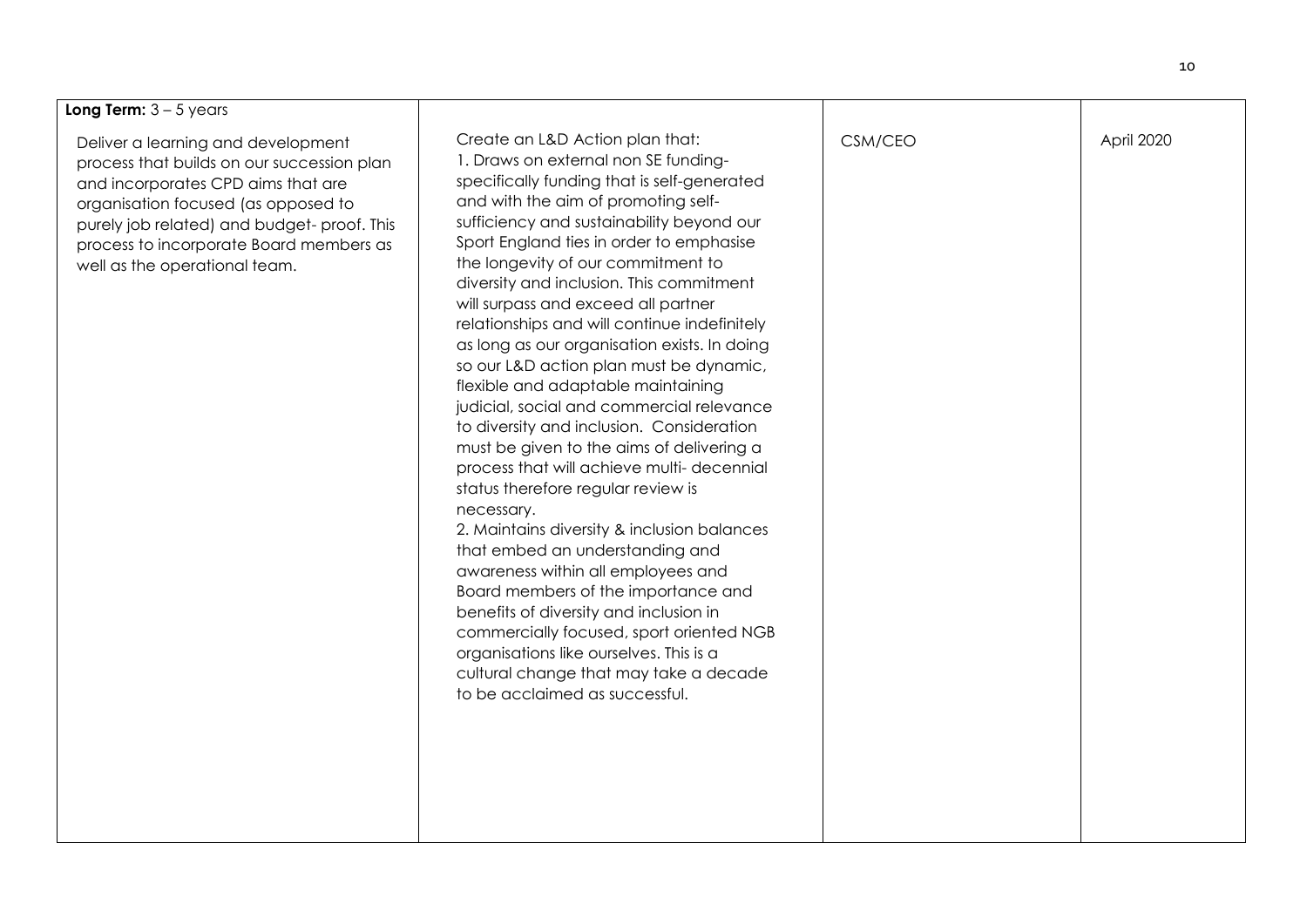|  | 3. Supports individual career growth to<br>senior management level where ability,<br>knowledge, experience & a desire to<br>improve is evident (using past<br>performance as a guide).<br>Individual CPD will continue to be<br>employee-led however our L&D<br>framework will include a mandatory<br>section for all employees & directors to<br>understand and gain competency in<br>diversity within the workplace and the<br>benefits of embracing E.D.& I. This will be<br>evaluated by a question paper based on<br>on current legislation (i.e. Equality Act<br>2010) and Rounders England's Equality<br>Policy and Gender Policy.<br>In addition consideration will be given<br>where appropriate to additional training/<br>training needs through recognised<br>parties (e.g. ACAS). |  |  |
|--|------------------------------------------------------------------------------------------------------------------------------------------------------------------------------------------------------------------------------------------------------------------------------------------------------------------------------------------------------------------------------------------------------------------------------------------------------------------------------------------------------------------------------------------------------------------------------------------------------------------------------------------------------------------------------------------------------------------------------------------------------------------------------------------------|--|--|
|--|------------------------------------------------------------------------------------------------------------------------------------------------------------------------------------------------------------------------------------------------------------------------------------------------------------------------------------------------------------------------------------------------------------------------------------------------------------------------------------------------------------------------------------------------------------------------------------------------------------------------------------------------------------------------------------------------------------------------------------------------------------------------------------------------|--|--|

11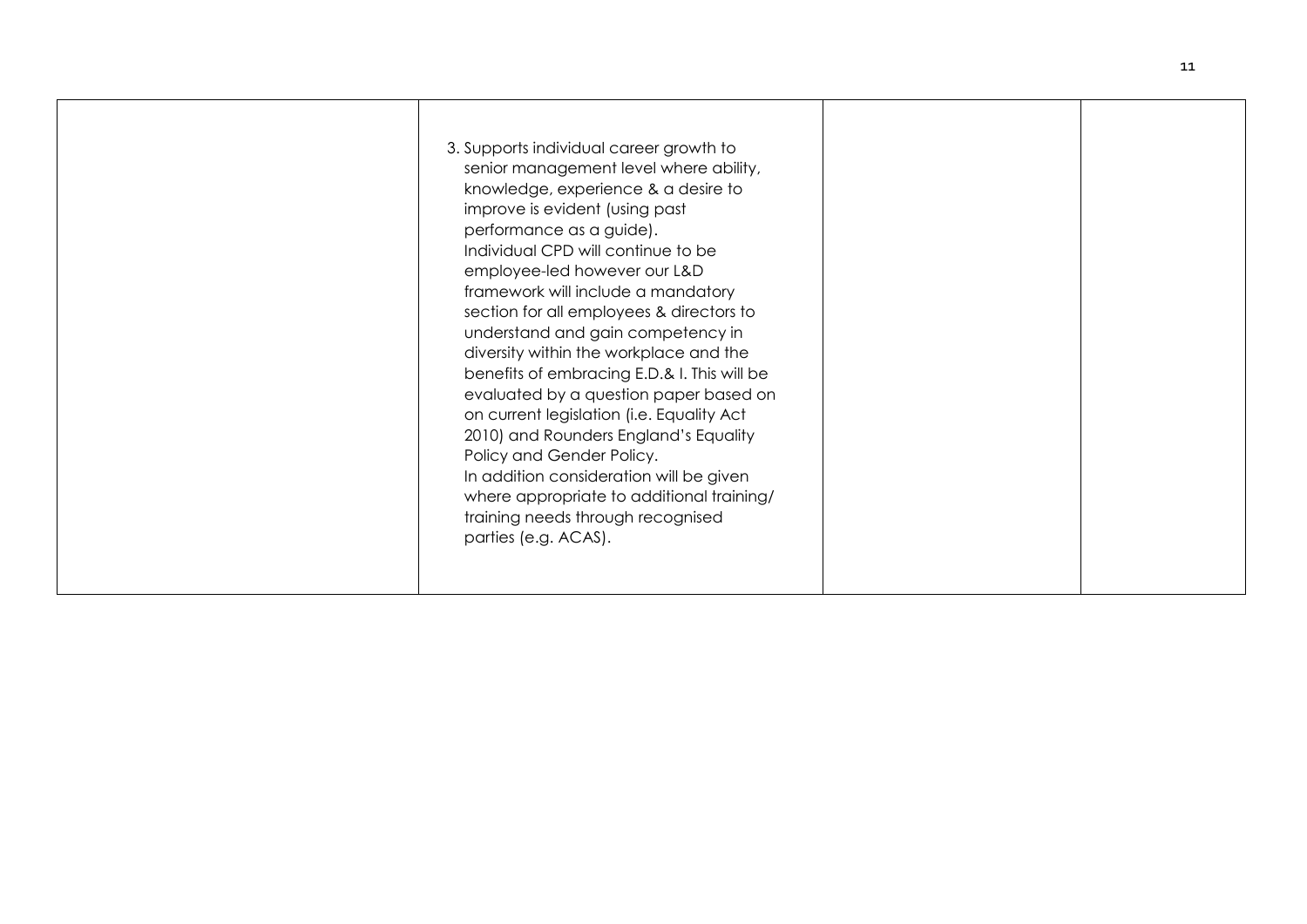# Key Questions

#### **How does this feed into our broader governance plan?**

The aims of the Sport England Governance Code reflects a best practice approach that can be evidenced in successful organisations not only within but outside the sports sector. The aims of our Diversity Action Plan will play an influential part in our organisation's governance and will mirror the demands of Sport England incorporating the same governance principles namely:

1. Structure- ensuring we have a robust framework that embraces diversity and inclusion and allows dynamic growth.

2. People- ensures our people (existing and new) understand, adopt and practice the fundamentals of equality and particularly diversity and inclusion in their day to day roles and future planning.

3. Communication- that we publicise our intent and our actions to a wider & diverse audience providing a platform for parity and inclusion and to publicly share those values with our partners and customers.

4. Standards & Conduct- we will maintain a consistent focus toward our governance aims and the impact they have on our workforce, partners and the wider public. We will continuously monitor and evaluate our diversity performance in line with the needs of Sport England and any judicial requirements. As a result we aim to improve our sustainability and enhance our reputation as an ambassador of diversity and inclusion.

5. Policies & Processes- we will be transparent in all our operational and strategic dealing supported by a comprehensive set of Board approved policies delivered by the operational team that fulfil the governance requirements of Sport England. We will ensure that we have a diversity by design approach and mentality when drafting, reviewing or approving new and existing systems and procedures.

#### **Who are the key people responsible for the delivery of this plan?**

Everyone in the organisation has both a moral responsibility and an employee responsibility to ensure we embrace, support and promote diversity and inclusion within our organisation, operationally and strategically, including at Board level. Members of the senior management team will have additional responsibilities regarding the design, preparation and application of specific priorities and subsequent actions that initiate the short, medium and long term activities.